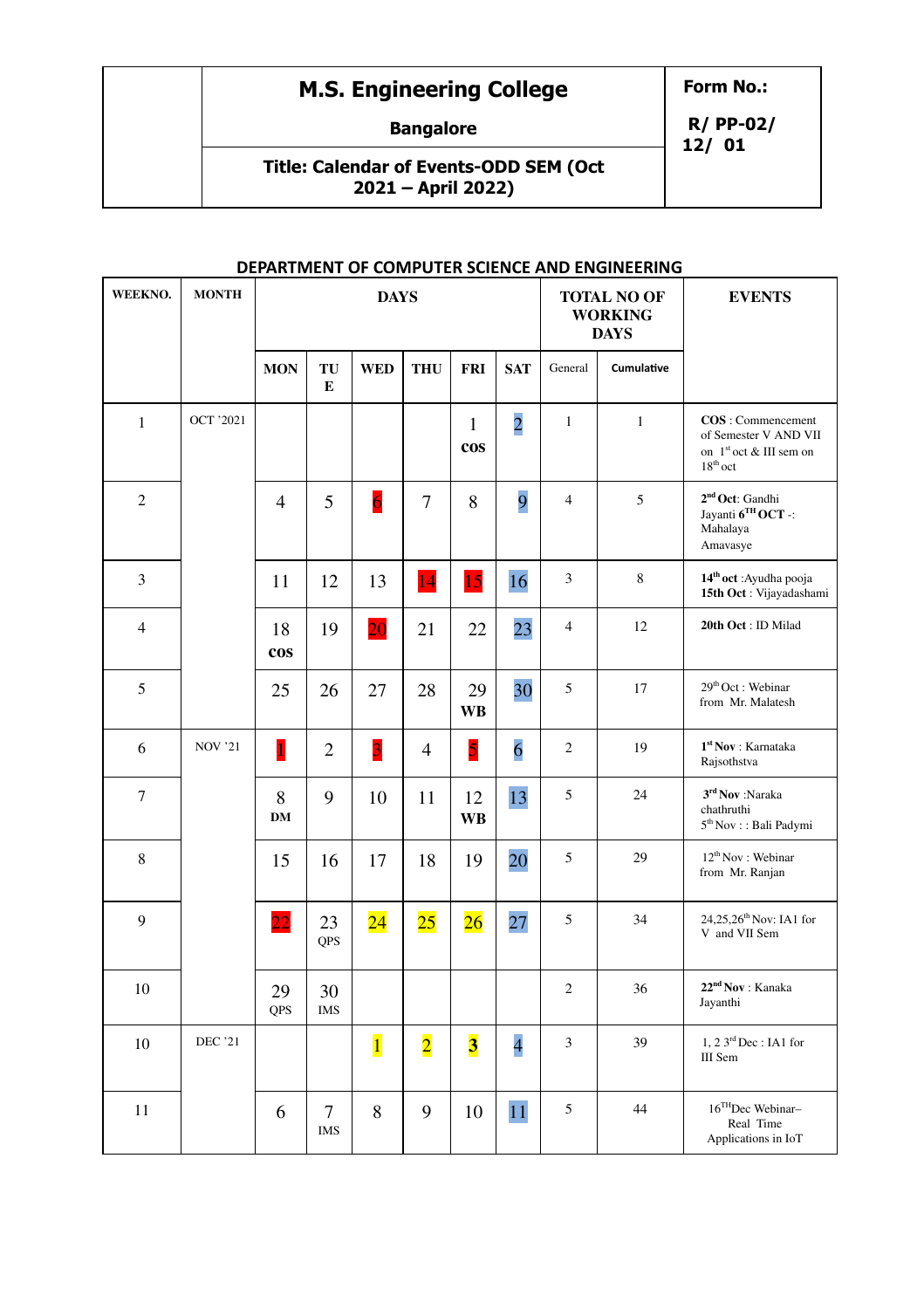| 12 |                | 13                            | 14                           | 15              | 16<br><b>WB</b> | 17               | 18             | 5            | 49 | $25th$ Dec : Chirstmas                                  |
|----|----------------|-------------------------------|------------------------------|-----------------|-----------------|------------------|----------------|--------------|----|---------------------------------------------------------|
| 13 |                | 20                            | 21                           | 22<br><b>DM</b> | 23              | 24               | 25             | 5            | 54 | 29, 30, $31st$ Dec : IA2<br>for V and VII sem           |
| 14 |                | 27<br><b>QPS</b>              | 28                           | $\overline{29}$ | 30 <sub>o</sub> | 31               |                | 5            | 59 |                                                         |
| 14 | <b>JAN '22</b> |                               |                              |                 |                 |                  | $\overline{1}$ |              | 59 | $6th$ Jan – Unacademy<br>free online career<br>guidance |
| 15 |                | 3<br><b>DM</b>                | $\overline{4}$<br><b>IMS</b> | 5               | 6<br><b>WB</b>  | $\overline{7}$   | 8              | 5            | 64 | 15 <sup>th</sup> Jan : Makara<br>Shankranthi            |
| 16 |                | 10                            | 11                           | 12              | 13              | 14               | 15             | 5            | 69 | 10, 11, 12 <sup>th</sup> Jan : IA2 for<br>III sem       |
| 17 |                | 17                            | 18                           | 19              | 20<br>DM        | 21<br><b>QPS</b> | 22             | 5            | 74 | 26 <sup>th</sup> Jan : Republic Day                     |
| 18 |                | $\overline{24}$               | 25                           | 26              | 27              | 28               | 29             | 5            | 79 | 24, 25, 26 <sup>st</sup> Jan : IA3<br>for V and VII sem |
| 19 |                | $\overline{31}$<br><b>LWD</b> |                              |                 |                 |                  |                | $\mathbf{1}$ | 80 | <b>LWD</b> : $31^{\text{st}}$ for V &<br>VII sem        |

| 19 | FEB '22        |                | $\mathbf{1}$     | $\overline{2}$ | $\overline{3}$  | $\overline{4}$<br>QPS | $\overline{5}$ | $\overline{4}$ | 84  |                                                    |
|----|----------------|----------------|------------------|----------------|-----------------|-----------------------|----------------|----------------|-----|----------------------------------------------------|
| 20 |                | $\overline{7}$ | $\overline{8}$   | $\overline{9}$ | 10<br><b>DM</b> | 11                    | 12             | 5              | 89  | 7,8,9th Feb: IA2 for<br>III sem                    |
| 21 |                | 14             | 15<br><b>IMS</b> | 16             | 17              | 18                    | 19             | 5              | 94  |                                                    |
| 22 |                | 21             | 22               | 23             | 24              | 25                    | 26             | 5              | 99  |                                                    |
| 23 |                | 28             |                  |                |                 |                       |                | $\mathbf{1}$   | 100 |                                                    |
| 23 | <b>MAR</b> '22 |                | $\mathbf{1}$     | $\overline{2}$ | $\overline{3}$  | $\overline{4}$        | 5              | 3              | 103 | 1 <sup>st</sup> Mar : Maha Shivarathri             |
| 24 |                | $\overline{7}$ | 8                | 9              | 10              | 11                    | 12             | 5              | 108 |                                                    |
| 25 |                | 14             | 15               | 16             | 17              | 18                    | 19             | 5              | 113 | 23, 24, 25 <sup>th</sup> March:<br>IA3 for III sem |
| 26 |                | 21<br>QPS      | 22               | 23             | $\overline{24}$ | 25                    | 26             | 5              | 118 |                                                    |
| 27 |                | 28             | 29               | 30             | 31              |                       |                | $\overline{4}$ | 122 |                                                    |
| 27 | APR '22        |                |                  |                |                 | $\mathbf{1}$          | $\overline{2}$ | $\mathbf{1}$   | 123 | $2^{\rm nd}$ Apr : Ugadi                           |
| 28 |                | $\overline{4}$ | 5<br><b>BBS</b>  | 6              | $\overline{7}$  | 8                     | 9              | 5              | 128 | 13 <sup>th</sup> Apr: Last Working day             |